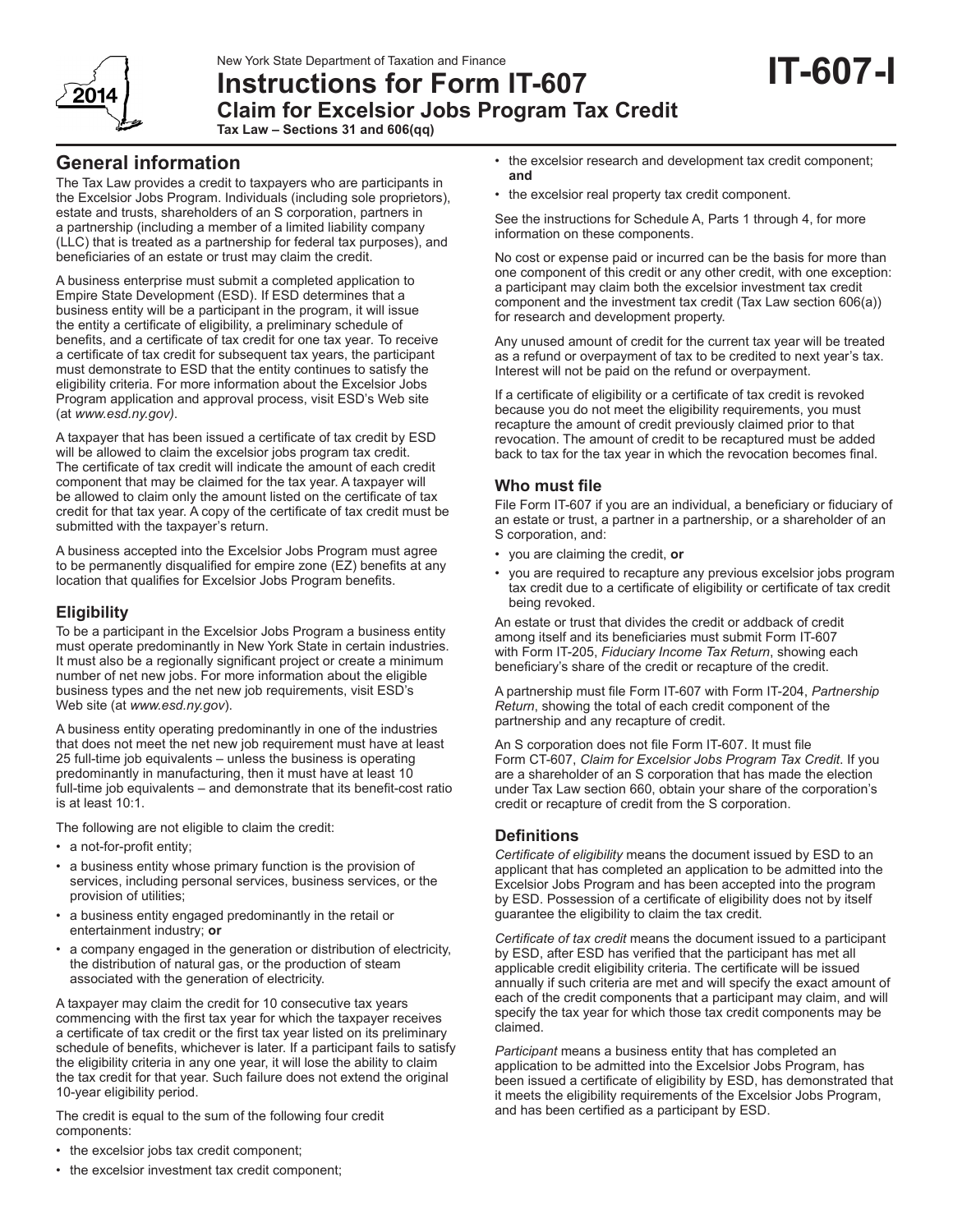# **Specific instructions**

See the instructions for your tax return for the *Privacy notification* or if you need help contacting the Tax Department.

**Individuals (including sole proprietors):** Complete Schedules A and D. If applicable, also complete Schedules B and E.

**Partnerships:** Complete Schedule A. If applicable, also complete Schedule E.

**A married couple in a business enterprise that made an IRC 761(f) election to file two federal Schedule C forms instead of a partnership return:** If you file jointly, compute your credit as if you were filing one federal Schedule C for the business (enter the total of all applicable amounts from both federal Schedule C forms). Complete Schedules A and D. If applicable, also complete Schedule E.

**Fiduciaries:** Complete Schedules A, C, and D. If applicable, also complete Schedule E.

**Partners in a partnership, shareholders of an S corporation, and beneficiaries of an estate or trust:** Complete Schedules A, B, and D. If applicable, also complete Schedule E.

**Note:** If more than one of the above applies to you, complete all appropriate schedules on one Form IT-607.

### **Line A – Year of eligibility**

You may claim the credit for 10 consecutive tax years starting with the first tax year for which you receive a certificate of tax credit or the first tax year listed on your preliminary schedule of benefits, whichever is later. Enter a number from 1 to 10. Failure to qualify for credits in any of those years does not extend the 10-year benefit period.

### **Schedule A – Credit components**

**Individuals (including sole proprietors), partnerships and fiduciaries:** Enter the components of your credit, which can be obtained from your certificate of tax credit issued by ESD, on lines 1, 6, 11, and 16. Submit a copy of your certificate of tax credit with Form IT-607.

**Partners:** Obtain the amounts to enter on lines 2, 7, 12, and 17 from the partnership. If you are a partner in more than one partnership, enter on the appropriate line the total of all your shares of each credit component received from the partnership. Submit a copy of the partnership(s) certificate of tax credit with Form IT-607.

**S corporation shareholders: Obtain the amounts to enter** on lines 3, 8, 13, and 18 from the S corporation. If you are a shareholder of more than one S corporation, enter on the appropriate line the total of all your shares of each credit component received from the S corporations. Submit a copy of the S corporation(s) certificate of tax credit with Form IT-607.

**Beneficiaries:** Obtain the amounts to enter on lines 4, 9, 14, and 19 from the estate or trust. If you are a beneficiary of more than one estate or trust, enter on the appropriate line the total of all your shares of each credit component received from the estates or trusts. Submit a copy of the estate(s) or trust(s) certificate of tax credit with Form IT-607.

### **Part 1 – Excelsior jobs tax credit component**

A participant in the Excelsior Jobs Program is eligible to claim a tax credit for each net new job that it creates in New York State. The amount of excelsior jobs tax credit component is shown on your certificate of tax credit, or the amount allocated to you.

#### **Line 5**

**Partnerships:** Enter the line 5 amount on Form IT-204, line 136, and continue with Part 2.

**Fiduciaries:** Include the line 5 amount on the *Total* line of Schedule C, column C, and continue with Part 2.

**All others:** Continue with Part 2.

### **Part 2 – Excelsior investment tax credit component**

A participant in the Excelsior Jobs Program is eligible to claim a credit on qualified investments. The credit is equal to 2% of the cost or other basis for federal income tax purposes of the qualified investment.

You may not claim both the excelsior investment tax credit component and the investment tax credit (Tax Law section 606(a)) for the same property for any tax year, except that you may claim both the excelsior investment tax credit component and the investment tax credit for research and development property. You may not claim both the excelsior investment tax credit component and the brownfield tangible property credit component (Tax Law section 21) with regard to a particular piece of property. The election to claim the excelsior investment tax credit component, the investment tax credit, or the brownfield tangible property credit component with regard to the same property, is irrevocable. The amount of excelsior investment tax credit component is shown on your certificate of tax credit, or the amount allocated to you.

#### **Line 10**

**Partnerships:** Enter the line 10 amount on Form IT-204, line 137, and continue with Part 3.

**Fiduciaries:** Include the line 10 amount on the *Total* line of Schedule C, column D, and continue with Part 3.

**All others:** Continue with Part 3.

### **Part 3 – Excelsior research and development tax credit component**

A participant in the Excelsior Jobs Program is eligible to claim an excelsior research and development tax credit for research and development expenditures in New York State. The credit component is equal to 50% of the portion of your federal research and development tax credit that relates to your research and development expenditures in New York State during the tax year. However, the credit component cannot exceed 3% of the qualified research and development expenditures attributable to activities conducted in New York State.

The amount of excelsior research and development tax credit component is shown on your certificate of tax credit, or the amount allocated to you.

#### **Line 15**

**Partnerships:** Enter the line 15 amount on Form IT-204, line 138, and continue with Part 4.

**Fiduciaries:** Include the line 15 amount on the *Total* line of Schedule C, column E, and continue with Part 4.

**All others:** Continue with Part 4.

#### **Part 4 – Excelsior real property tax credit component**

A participant in the Excelsior Jobs Program that is qualified as a regionally significant project or is located in an investment zone is eligible to claim an excelsior real property tax credit.

The credit is a percentage of the eligible real property taxes on the real property comprising the regionally significant project or located in the investment zone. The amount of excelsior real property tax credit component is shown on your certificate of tax credit, or the amount allocated to you.